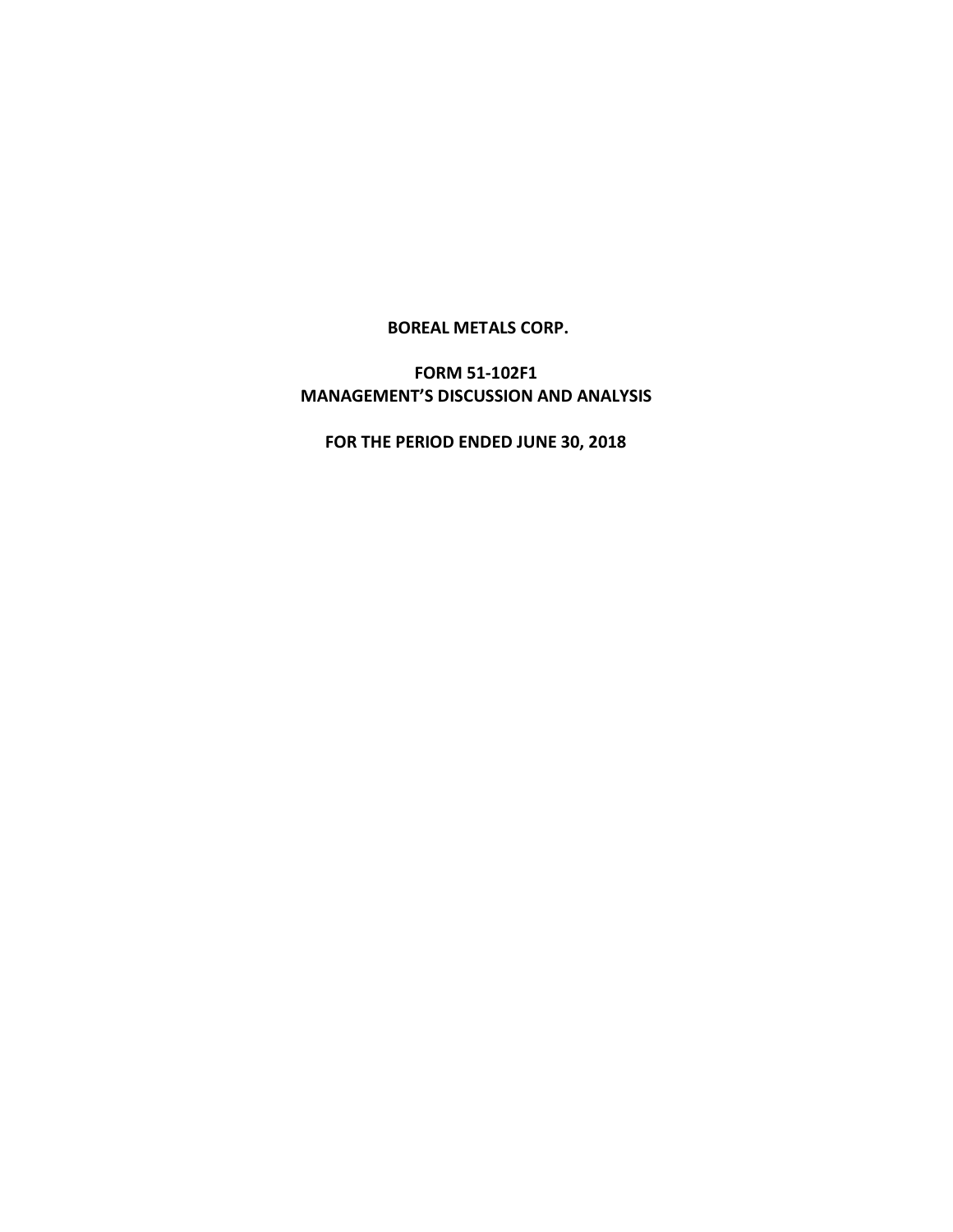The following management's discussion and analysis ("MD&A"), prepared as of August 29 2018 should be read together with unaudited interim consolidated financial statements for the period ended June 30, 2018 and the audited consolidated financial statements for the year ended December 31, 2017 and related notes attached thereto, which are prepared in accordance with International Financial Reporting Standards. All amounts are stated in Canadian dollars unless otherwise indicated.

Additional information related to Boreal Metals Corp. (the "Company") is available for view on SEDAR at www.sedar.com.

### **Forward Looking Statements**

This MD&A contains certain forward-looking statements and information relating to the Company that are based on the beliefs of our management as well as assumptions made by and information currently available to us. When used in this document, the words "anticipate", "believe", "estimate", "expect" and similar expressions, as they relate to our company or our management, are intended to identify forward-looking statements. This MD&A contains forward-looking statements relating to, among other things, regulatory compliance, the sufficiency of current working capital, the estimated cost and availability of funding for the continued exploration and development of our exploration properties. Such statements reflect the current views of management with respect to future events and are subject to certain risks, uncertainties and assumptions. Many factors could cause the actual results, performance or our achievements to be materially different from any future results, performance or achievements that may be expressed or implied by such forward-looking statements.

### **Description of Business**

Boreal Metals Corp. (the "Company") was incorporated under the Business Corporations Act, British Columbia on December 31, 2013 and is considered to be in the exploration stage with respect to its mineral properties. The Company's head office address is Suite 340 - 233 West 1st Street, North Vancouver, British Columbia, Canada, V7M 1B3.

On April 1, 2014, the Company commenced trading on the Canadian Securities Exchange ("CSE") under the trading symbol "EFM". On April 12, 2016, the CSE delisted the Company for being in default of CSE requirements. As of the date of the financial statements, the Company's common shares were delisted from trading on the CSE.

On February 14, 2017, the Company closed a share purchase agreement with EMX Royalty Corporation ("EMX") to acquire two wholly-owned subsidiary companies, EMX Exploration Scandinavia AB and Iekelvare Minerals AB (together referred to as the "Swedish Companies"), with exploration stage assets in Scandinavia. The Swedish Companies are wholly-owned subsidiaries of the Company which together hold a portfolio of four base and precious metal exploration projects in Sweden and Norway.

On November 21, 2017, the Company obtained a public listing for its securities on the TSX Venture Exchange ("TSX-V") under the trading symbol "BMX" following closing of its offerings of units by way of Short Form Offering Document ("SFOD") and by way of a brokered private placement.

On November 25, 2017, the Company obtained listing on Frankfurt Stock Exchange under the symbol 03E.

On February 15, 2018, the Company amended the share purchase agreement with EMX and completed the acquisition of the Modum cobalt project ("Modum") which has exploration licenses in Norway.

On March 20, 2018, the Company completed the acquisition of the Guldgruvan cobalt project ("Guldgruvan") from EMX by Boreal Energy Metals Corp. ("BEMC"), a newly created and wholly owned subsidiary of Boreal, through its wholly owned subsidiary Boreal Battery Metals Scandinavia AB ("BBMSAB").

On May 18, 2018, the Company completed the acquisition of the Njuggträskliden and Mjövattnet cobalt and nickel projects ("Njuggträskliden and Mjövattnet") in Sweden from EMX through BEMC's subsidiary, BBMSAB.

Boreal is a mineral exploration company focused on the discovery of zinc, copper, silver, gold, cobalt and nickel deposits in exceptional, historical mining project areas spanning Sweden and Norway. The Company aims to discover new economic mineral deposits in known mining districts that have seen little or no modern exploration techniques.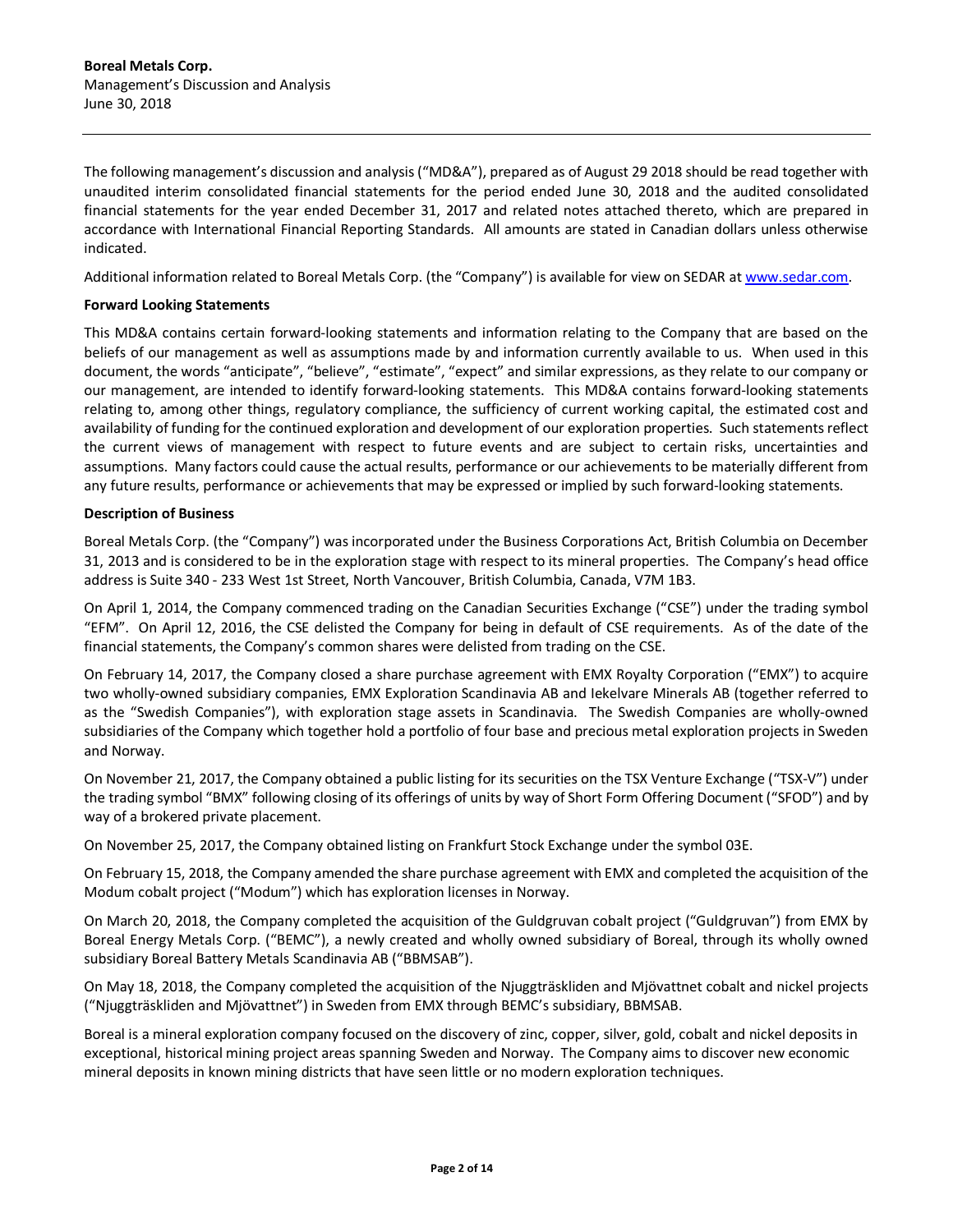### **Significant Events**

On February 15, 2018, the Company completed the acquisition of the Modum project from EMX. Pursuant to the terms of the agreement, the Company issued to EMX 1,324,181 common shares at a deemed price of \$0.26, which brought EMX's equity ownership in Boreal to 19.9% at that time. EMX will have the right to participate pro-rata in future financings at its own cost to maintain its 19.9% interest in Boreal.

On March 20, 2018, the Company completed the acquisition of the Guldgruvan project from EMX by BEMC. Pursuant to the terms of the agreement, the Company issued to EMX 2,979,798 common shares, which brought EMX's equity ownership in BEMC to 5.9%.

On May 18, 2018, the Company completed the acquisition of the Njuggträskliden and Mjövattnet projects from EMX by BEMC. Pursuant to the terms of the agreement, the Company transferred 2,020,020 common shares to EMX, which brought EMX's equity ownership in BEMC to 9.9%. BEMC will have the continuing obligation to issue additional shares of BEMC to EMX to maintain its 9.9% interest in BEMC, at no additional cost to EMX, until BEMC has raised \$3,000,000 in equity. Thereafter, EMX will have the right to participate pro-rata in future financings at its own cost to maintain its 9.9% interest in BEMC.

For the period from January 1, 2018 up to the date of MD&A, 5,935,000 warrants were exercised at a price of \$0.10 for gross proceeds of \$593,500 and 200,000 warrants were expired.

### **Exploration and Evaluation Assets**

On February 14, 2017, the Company acquired two companies that were wholly-owned subsidiaries of EMX which together represent a portfolio of four Scandinavian base and precious metal exploration projects including Gumsberg and Adak exploration assets in Sweden and the Tynset and Burfjord assets in Norway.

On February 15, 2018, the Company acquired the Modum project.

On March 20, 2018, the Company completed the acquisition of the Guldgruvan project from EMX by BEMC.

On May 18, 2018, the Company completed the acquisition of the Njuggträskliden and Mjövattnet projects from EMX by BEMC.

The fair value of the purchased assets was measured using the fair value of the issued common shares of the Company on the transaction date.

| <b>Acquisition expenses</b>          | Adak,<br>Gumsberg,<br>Burfjord,<br>Tynset | Modum                    | Guldgruvan                   | Njuggträskliden and<br>Mjövattnet | Total     |
|--------------------------------------|-------------------------------------------|--------------------------|------------------------------|-----------------------------------|-----------|
|                                      |                                           | Ś                        |                              |                                   |           |
| Balance, December 31, 2016           | $\overline{\phantom{a}}$                  | $\overline{\phantom{a}}$ | -                            |                                   |           |
| Acquisition                          | 215,233                                   |                          | $\overline{\phantom{a}}$     |                                   | 215,233   |
| Shares issued as anti-dilutive right | 1,290,997                                 | $\overline{\phantom{a}}$ | $\qquad \qquad \blacksquare$ |                                   | 1,290,997 |
| Balance, December 31, 2017           | 1,506,230                                 |                          |                              |                                   | 1,506,230 |
| Acquisition                          |                                           | 397,254                  | 148,990                      | 101,010                           | 647,254   |
| Balance, June 30, 2018               | 1,516,230                                 | 397,254                  | 148,990                      | 101,010                           | 2,153,484 |

The Company is the owner of base metal mining licenses located in Norway known as the Burfjord and Tynset licenses and in Sweden the Gumsberg and Adak projects. In addition, the Company through BEMC, is the owner of mining licenses located in Norway known as the Modum project and in Sweden known as the Guldgruvan, the Njuggträskliden, and the Mjövattnet projects (collectively, the "Battery Metals Projects").

During the period ended June 30, 2018, the total exploration costs incurred by the Company are as follows: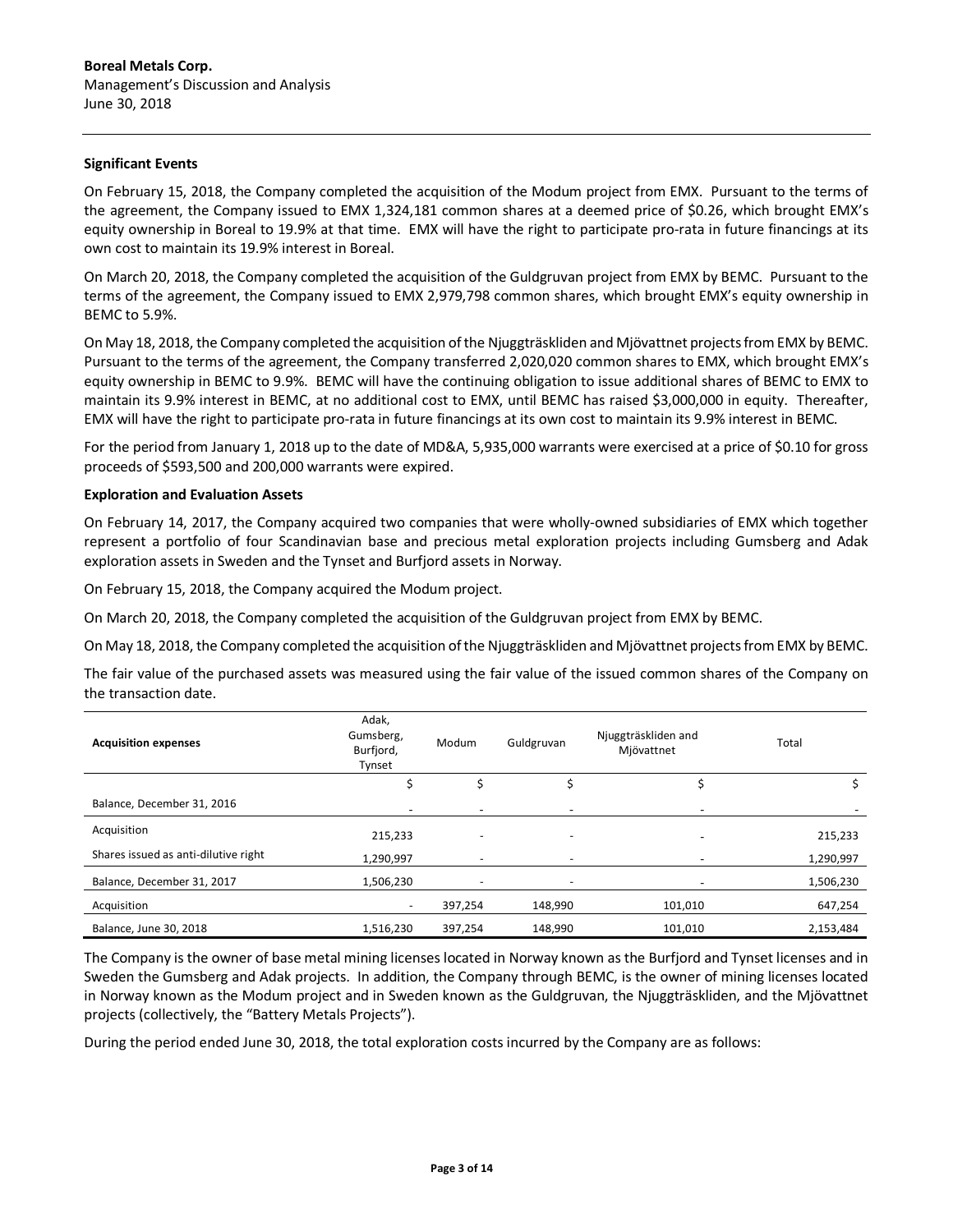# **Boreal Metals Corp.**

Management's Discussion and Analysis June 30, 2018

| <b>Exploration expenses</b>  | Adak   | Gumsberg  | Burfjord | Tynset                   | <b>Battery Metals</b><br>Projects | Total     |
|------------------------------|--------|-----------|----------|--------------------------|-----------------------------------|-----------|
|                              | \$     | \$        | \$       | \$                       | \$                                | \$        |
| Balance, December 31, 2016   | 6,537  | 12,191    | 3,421    | 6,538                    |                                   | 28,687    |
| Accommodation                |        | 6,016     | 17,921   |                          |                                   | 23,937    |
| <b>Drilling</b>              |        | 169,176   |          |                          |                                   | 169,176   |
| Field work                   | 326    | 104,816   | 144,233  | 5,611                    |                                   | 254,986   |
| <b>Exploration licenses</b>  |        | 33,132    | 6,340    | 3,676                    |                                   | 43,148    |
| Geological                   | 30,498 | 150,046   | 88,499   | 12,854                   |                                   | 281,897   |
| Geophysical                  | 4,800  | 12,600    | 7,800    | 600                      |                                   | 25,800    |
| Balance, December 31, 2017   | 42,161 | 487,977   | 268,214  | 29,279                   | $\overline{\phantom{a}}$          | 827,631   |
| Accommodation                |        | 16,810    |          | $\overline{\phantom{a}}$ | $\qquad \qquad \blacksquare$      | 16,810    |
| <b>Drilling</b>              |        | 339,912   |          |                          | $\overline{\phantom{a}}$          | 339,912   |
| <b>Exploration equipment</b> |        | 25,584    |          | 3,533                    |                                   | 29,117    |
| Field work                   |        | 118,296   | (281)    | 12,609                   |                                   | 130,624   |
| <b>Exploration licenses</b>  |        | 22,516    | 26,284   | 81,174                   | 4,719                             | 134,693   |
| Geological                   | 1,117  | 142,694   | 21,987   | 691                      | 2,410                             | 168,899   |
| Geophysical                  |        | 42,454    |          |                          |                                   | 42,454    |
| Other                        |        | 8,906     | 167      | 177                      |                                   | 9,250     |
| Incurred in 2018             | 1,117  | 717,172   | 48,157   | 98,184                   | 7,129                             | 871,759   |
| Balance, June 30, 2018       | 43,278 | 1,205,149 | 316,371  | 127,463                  | 7,129                             | 1,699,390 |

## *Adak VMS Project (Skellefteå District, Sweden)*

The Adak exploration license is located in Skellefteå Mining District in north Sweden. Boreal's Adak project consists of the historical Adakfältet Mine Field which consists of the Adak, Lindsköld, and Brännmyarn mines which together account for 6.33 Mt @ 2.02% Cu, 0.6 g/t Au, 9 g/t Ag and the Rudtjebäcken Mine with 4.75Mt @ 0.9% Cu, 3% Zn, 0.3 g/t Au, 10 g/t Ag (historical, non-43-101compliant resources). These mines were contract mined by Boliden on behalf of the Swedish Government between 1932 and early 1978, when the mining complex was destroyed by a fire. The facilities were not rebuilt or re-opened since.

During the first two quarters of 2018, Boreal has been compiling historic information and generating digital 3-D models of the mine workings and historic drill intercepts at Adak to help refine drill targeting. Subsurface geologic data include over 700 drill holes and extensive underground development maps and data. This database, coupled with modern direct detection electromagnetic geophysical methods, has identified high potential drill targets within and adjacent to the existing mining footprint. Using these new data compilations and 3-D models, Boreal intends to continue exploring along strike and down dip of historically mined zones of mineralization in the district.

## *Gumsberg VMS Project (Bergslagen District, Sweden)*

The strategically situated Gumsberg project consists of six exploration licenses in the Bergslagen Mining District of southern Sweden totaling over 18,300 hectares, where multiple zones of VMS style mineralization have been identified. Precious and base metal VMS-style mineralization at Gumsberg was mined from the 13th century through the early 19th century, with over 30 historic mines present on the property, most notably the Östra Silvberg mine, which was the largest silver mine in Sweden between 1250 and 1590.

On February 28 and May 2, 2018, the Company announced high grade and other encouraging drill results from the 2,545 meter diamond drill program conducted at Gumsberg in late 2018 and early 2018. These drill results confirmed the presence of high-grade silver-zinc-lead mineralization with significant associated copper and gold mineralization that extend along strike from and below the historic mine workings in the area. Also intersected were previously unrecognized zones of mineralization away from the mine workings. These represent novel discoveries of mineralization in the district.

Drill intercepts included VMS-type exhalative massive sulfide horizons, primary replacement style and related high-grade lenses and shoots of silver-zinc-lead mineralization. Similar styles of mineralization occur throughout the Bergslagen district in southern Sweden, which is host to multiple world-renowned base metal sulphide deposits.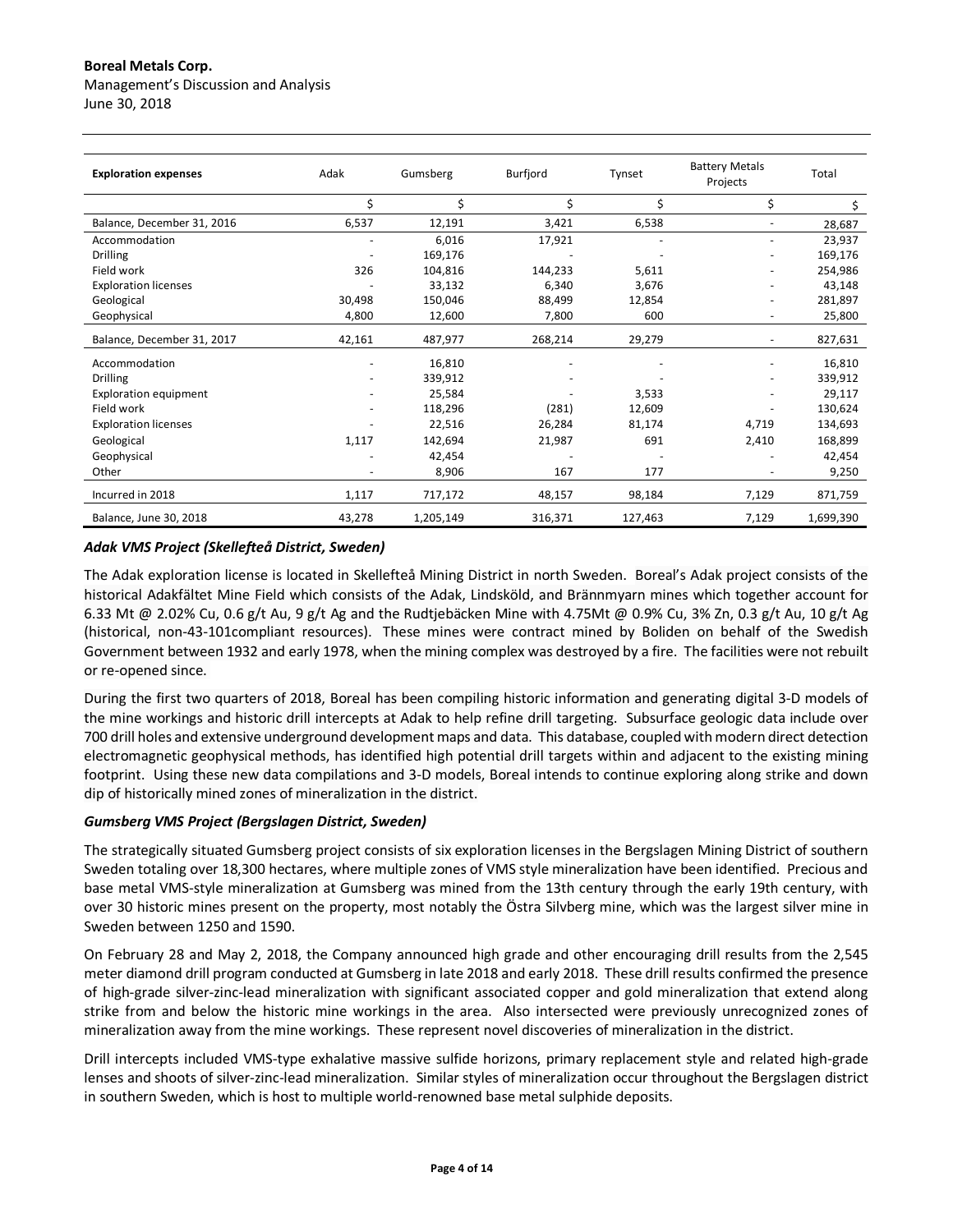| Hole                   | From          | To                     | Length        | Zn    | Ag      | Pb    | Cu    | Au    | Prospect       |
|------------------------|---------------|------------------------|---------------|-------|---------|-------|-------|-------|----------------|
| ID                     | <b>Meters</b> | <b>Meters</b>          | <b>Meters</b> | %     | g/t     | %     | %     | g/t   | Name           |
| BM-17-001 <sup>x</sup> | 99.30         | 106.00                 | 6.70          | 5.19  | 16.39   | 1.08  | 0.300 | 0.080 |                |
| Incl.                  | 101.30        | 104.40                 | 3.10          | 10.97 | 32.34   | 2.25  | 0.390 | 0.160 | Vallberget     |
| BM-17-002 <sup>x</sup> | 88.10         | 88.62                  | 0.52          | 5.65  | 1.63    | 0.06  | 0.190 | 0.050 | Vallberget     |
| BM-17-002 <sup>X</sup> | 92.30         | 94.20                  | 1.90          | 13.55 | 51.75   | 5.23  | 0.270 | 0.340 |                |
| Incl.                  | 92.63         | 93.57                  | 0.94          | 26.70 | 99.60   | 10.45 | 0.130 | 0.540 | Vallberget     |
| BM-17-003 <sup>x</sup> | 101.35        | 102.55                 | 1.20          | 6.73  | 25.00   | 2.10  | 0.350 | 0.120 | Vallberget     |
| BM-17-004 <sup>x</sup> | 105.77        | 106.37                 | 0.60          | 4.81  | 24.94   | 1.96  | 0.010 | 0.020 | Vallberget     |
| BM-17-005Y             | 122.30        | 133.24                 | 10.94         | 16.97 | 656.70  | 8.52  | 0.030 | 0.760 |                |
| Incl.                  | 122.30        | 127.45                 | 5.15          | 30.59 | 1172.00 | 14.87 | 0.050 | 1.070 |                |
| And                    | 128.92        | 129.76                 | 0.84          | 33.09 | 1113.00 | 17.20 | 0.040 | 1.320 |                |
| And                    | 132.90        | 133.24                 | 0.34          | 0.06  | 487.00  | 5.44  | 0.060 | 4.000 |                |
| BM-17-005Y             | 155.43        | 165.00                 | 9.57          | 5.87  | 183.90  | 2.33  | 0.040 | 0.520 | Östra Silvberg |
| Incl.                  | 155.43        | 161.00                 | 5.57          | 9.04  | 288.65  | 3.59  | 0.040 | 0.870 |                |
| And                    | 163.71        | 165.00                 | 1.29          | 4.44  | 113.00  | 1.75  | 0.040 | 0.090 |                |
| BM-17-005Y             | 178.16        | 179.00                 | 0.84          | 11.56 | 218.02  | 5.77  | 0.040 | 0.300 |                |
| BM-17-006 <sup>x</sup> | 14.88         | 19.95                  | 5.07          | 3.00  | 9.25    | 0.96  | 0.064 | 0.023 |                |
| Incl.                  | 14.88         | 15.93                  | 1.05          | 9.29  | 11.16   | 0.88  | 0.127 | 0.083 | Vallberget     |
| Incl.                  | 18.80         | 19.95                  | 1.15          | 4.38  | 9.35    | 3.38  | 0.130 | 0.022 |                |
| And                    | 97.15         | 100.85                 | 3.70          | 19.27 | 17.66   | 0.25  | 0.644 | 0.025 |                |
| BM-17-007              |               | No Significant Results |               |       |         |       |       |       | Vallberget     |
| BM-17-008 <sup>x</sup> | 13.25         | 13.60                  | 0.35          | 3.20  | 6.85    | 0.03  | 0.053 | 0.023 | Vallberget     |
| BM-17-008 <sup>x</sup> | 86.35         | 87.15                  | 0.80          | 1.16  | 0.85    | 0.05  | 0.016 | 0.002 |                |
| BM-17-009              |               | No Significant Results |               |       |         |       |       |       | Vallberget     |
| BM-17-010              |               | No Significant Results |               |       |         |       |       |       | Gumsgruvan     |
| BM-17-011 <sup>x</sup> | 53.50         | 56.65                  | 3.15          | 3.03  | 11.69   | 0.62  | 0.438 | 0.188 | Vallberget     |
| Incl.                  | 54.73         | 55.20                  | 0.47          | 17.80 | 43.00   | 4.02  | 0.037 | 0.584 |                |
| BM-17-011 <sup>X</sup> | 130.50        | 137.20                 | 6.70          | 7.01  | 11.14   | 0.44  | 0.100 | 0.002 |                |
| BM-17-012 <sup>W</sup> | 321.00        | 322.00                 | 1.00          | 1.22  | 6.20    | 0.60  | 0.005 | 0.101 |                |
| BM-17-012 <sup>W</sup> | 325.00        | 329.00                 | 4.00          | 1.01  | 4.25    | 0.42  | 0.006 | 0.187 | Östra Silvberg |
| BM-17-012 <sup>W</sup> | 332.00        | 339.00                 | 7.00          | 1.56  | 12.20   | 0.85  | 0.016 | 0.177 |                |

#### *SELECTED DRILL INTERCEPTS FROM GUMSBERG: DIAMOND DRILL HOLES FROM 2017-2018 PROGRAM*

*W True width unknown.*

*<sup>X</sup> Apparent widths reported - true widths are estimated between 80-100% of reported intervals.*

*Y Apparent widths reported - true widths are estimated at 20-50% of reported interval.*

#### *Burfjord Copper-Gold Project (Alta Region, Norway)*

The Burfjord copper-gold project is comprised of six exploration licenses totaling 5,500 hectares in the Kåfjord copper belt near Alta, Norway. Copper mineralization was mined in the Burfjord area during the 19th century, with over 25 historic mines and prospects developed along the flanks of a prominent  $4 \times 6$  kilometer fold (anticline) consisting of interbedded sedimentary and volcanic rocks. Copper and gold mineralization at Burfjord is hosted by swarms of iron-oxide rich carbonate veins, with high grade copper mineralization (the target of the historic mining activity) focused along contacts between rock types. However, cut-off grades in the primitive 19<sup>th</sup> century-era mining operations were quite high (likely exceeding 3%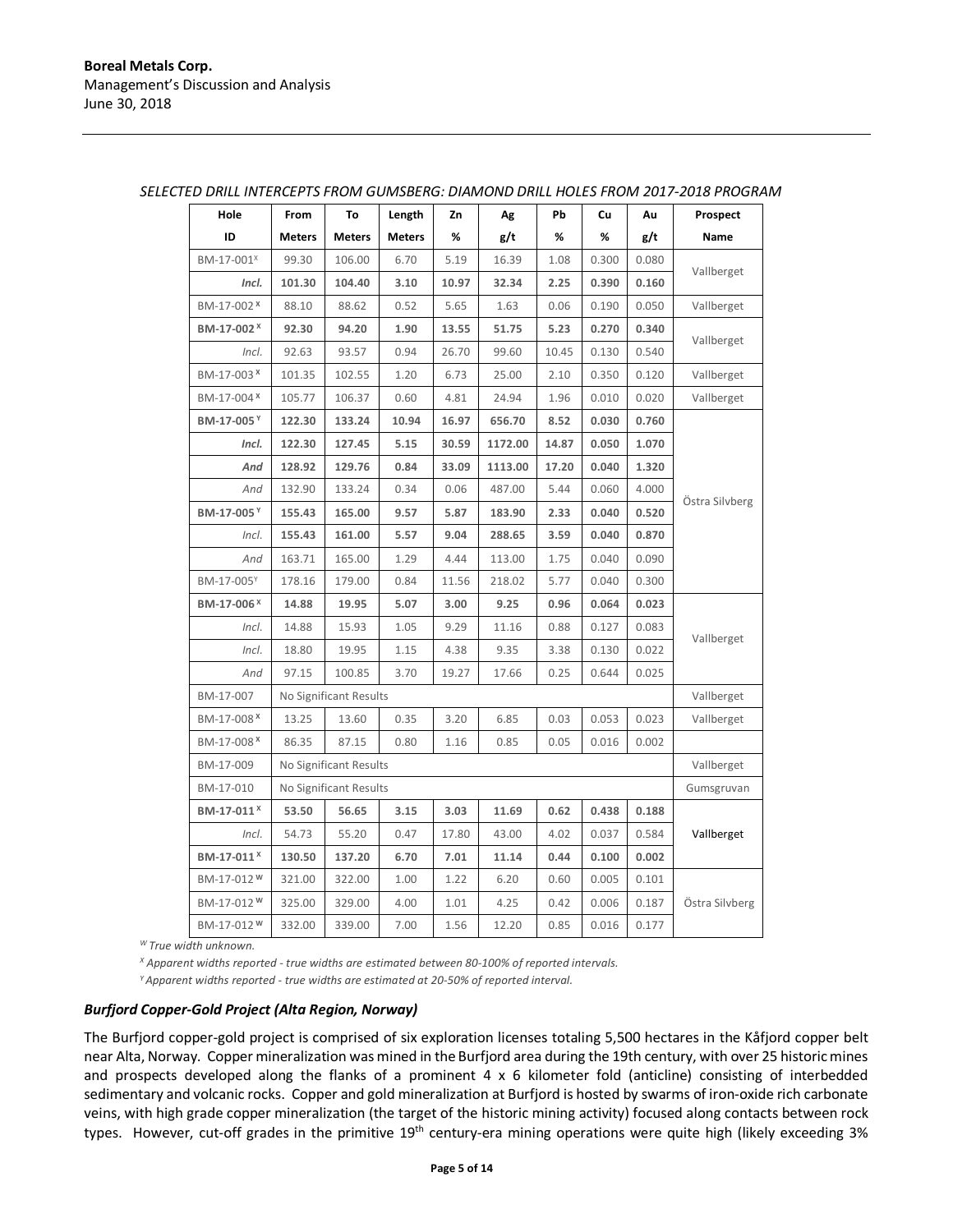copper), and Boreal sees potential for larger tonnages of mineralization at lower grades in areas adjacent to and surrounding the historic mines.

On January 4, 2018 the Company announced the results of an Induced Polarization Geophysical Survey ("IP Geophysical Survey") at the 100% owned Burfjord Copper Project. The results of the survey indicate along-strike continuity of sulphide mineralization over a three-kilometer segment of prospective stratigraphy and depth continuity in excess of 100 meters; beyond the depth limitations of the pole-dipole electrode configuration. An IP and Resistivity Survey was conducted between October 5 and October 25, 2017 at Burfjord, by GeoVista AB. The survey results successfully demonstrate the projection of mineralization under cover for widths on the order of 100 meters or more, the continuity of the mineralization along trend for at least 3,000 meters, and projection to depths of at least 100 meter. Based on these results, Boreal has permitted a drill program to test the grade and continuity of mineralization and anticipates executing this program in the second half of 2018.

As a subsequent event to the second quarter of 2018, Boreal has begun preparing for the execution of a drill program at Burfjord, slated to commence this fall. Logistics are being put in place, specific drill sites have been selected, and a drill company has been engaged to conduct the work.

## *Tynset VMS Project (Røros District, Norway)*

The Tynset project is comprised of certain exploration licenses in the Røros Mining District of central Norway. The Tynset project is comprised of 17 exploration licenses totaling 17,000 hectares in the Røros Mining District of central Norway, which hosts a ~30-kilometer trend of VMS style mineral occurrences and historic mines, including the Vingelen Mine, which was operated in the 18<sup>th</sup> and 19<sup>th</sup> centuries.

As a subsequent event to the end of the second quarter, surface sampling, mapping and geophysical programs commenced on the Tynset project this summer. These work programs are being focussed in the areas of historic mines at Vingelen and Fådalsgruven, and include soil sampling surveys and ground magnetometer surveys using a continuous read, high resolution magnetometer. The aim of the current programs is to refine and prioritize drill site selections for further exploration.

## *Modum Cobalt Project (Norway)*

The 13,115 Ha Modum cobalt-copper project is located approximately 75 kilometres west of Oslo, Norway. The Modum project is accessible year-round, with robust infrastructure including road, rail, power, and skilled labour in nearby municipalities. The Modum property position surrounds an inlier of exploration licenses held by third parties that partially cover the Skuterud Cobalt Mine, one of Europe's most prolific historic cobalt producers. Historic mine workings, prospects and trends of cobalt and copper mineralization extend onto the Boreal property.

In Q2, 2018, Boreal announced the commencement of surface exploration programs at Modum, including sampling of soil and till materials along the geologic trend of the historic mining areas. The intent of the exploration work is to identify extensions of the known zones of cobalt and copper mineralization, as well as new exploration targets.

## *Guldgruvan Cobalt Project (Los Cobalt Mine, Sweden)*

The 2,400 Ha Guldgruvan Cobalt Project is located near the town of Los, Sweden. The Project is accessible year-round, with robust infrastructure including paved roads, power, and skilled labour in nearby municipalities. The Guldgruvan Project contains numerous historical workings, test pits and shallow drill holes in addition to five major mining sites which were the focus of historical production. Those include the Los Cobalt Mine, one of the few historic mines in Sweden that produced cobalt as its primary commodity.

## *Njuggträskliden and Mjövattnet Nickel-Copper-Cobalt Projects (Skellefteå, Sweden)*

The Njuggträskliden and Mjövattnet nickel-copper-cobalt projects are located in the Skellefteå mining area in Northern Sweden. The 9,000 hectare Njuggträskliden and 6,400 hectare Mjövattnet licenses cover multiple drill defined zones of nickel-rich sulfide mineralization. The Projects were recognized during a nationwide reconnaissance exploration program for nickel conducted between 1968 and 1984 by the Swedish Geological Survey ("SGU") and other government entities. This led to the discovery of nickel mineralization at Mjövattnet in 1971, followed by the discovery of Njuggträskliden in 1974. More than 80 nickel occurrences were identified during the reconnaissance programs, including Njuggträskliden and Mjövattnet, with state funded drill programs defining multiple historic mineral resources.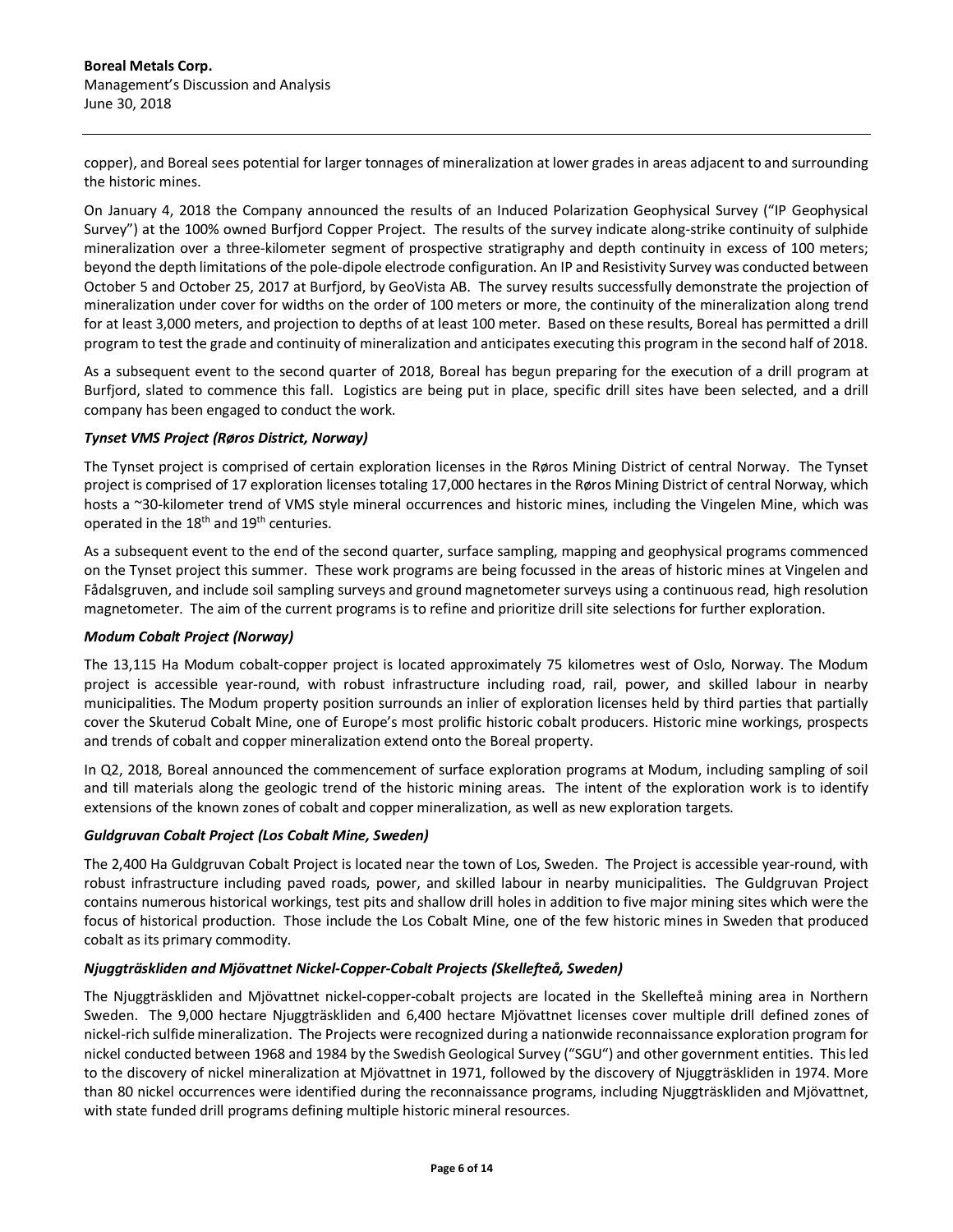## *Exploration Outlook*

Boreal is pleased with the progress made thus far on its 2018 exploration programs in Scandinavia, especially with the initial drill results reported from the Gumsberg project in Sweden, where 9 or 12 reconnaissance drill holes intersected significant base-metal and silver rich styles of mineralization. The high-grade intercepts reported at Gumsberg exceeded expectations, and Boreal intends to follow up those results with additional drilling in the second half of 2018. Likewise, an initial drill program at the Burfjord project in northern Norway is planned for Q3-Q4 2018. Multiple other projects are also advancing via work programs being conducted in the summer of 2018, including the Tynset and Modum projects in Norway, and data compilation and advanced targeting efforts continue at the Adak VMS project in Sweden.

Thus far, work has primarily concentrated on the original base metal assets acquired from EMX in 2016, but Boreal also intends to begin focussed work on the BEMC nickel-copper-cobalt assets in the near future. An emphasis has been placed on low-cost, high value surface exploration work that will assist the definition of high priority drill targets, as well as selective reconnaissance drill programs targeting near-surface, high grade zones of mineralization (Gumsberg and Burfjord as examples). These cost-efficient programs are designed to deliver maximum value to Boreal shareholders while continuing to advance multiple projects in the portfolio in a timely fashion.

## **Selected Annual Financial Information**

The Company's Consolidated Financial Statements for the years ended December 31, 2017, 2016, and 2015 have been prepared in accordance with International Financial Reporting Standards ("IFRS") as issued by the International Accounting Standards Board ("IASB"). The following selected financial information is taken from the annual consolidated financial statements and should be read in conjunction with those statements.

During fiscal 2018, the Company changed its accounting policy with respect to exploration and evaluation expenditures. In prior years the Company's policy was to charge to operations exploration expenditures as incurred. The Company has elected to change this accounting policy to now capitalize by property all costs directly related to the exploration and evaluation of mineral properties classified as exploration and evaluation assets, effective with the presentation of these financial statements, on a retrospective basis.

|                                         | December 13, 2017<br>(restated) | December 31, 2016<br>(restated) | December 31, 2015 |
|-----------------------------------------|---------------------------------|---------------------------------|-------------------|
| Cash                                    | 3,397,728                       | 196,987                         | 77                |
| Total assets                            | 6,148,380                       | 234,605                         | 5,084             |
| <b>Total liabilities</b>                | 686,862                         | 181,551                         | 98,555            |
| Shareholders' equity (deficiency)       | 5,461,518                       | 53,054                          | (93, 471)         |
| Net loss and comprehensive loss         | (1,403,621)                     | (142, 854)                      | (40, 667)         |
| Basic and diluted loss per common share | (0.05)                          | (0.02)                          | (0.01)            |

### **Results of Operations**

*For the three months period ended June 30, 2018 and 2017*

During the period ended June 30, 2018, the Company incurred a net loss of \$273,638, an increase of \$131,445 compared to \$142,193 net loss incurred the same period of 2017. This significant increase in the Company expenses was a result of increased activity of the Company. During the second quarter of 2018, the Company acquired three exploration and evaluation property projects, and conducted exploration programs on its newly acquired properties.

During the period ended June 30, 2018, the Company's major operating expenses were as follows:

Marketing fees totaled \$85,635 (2017 - \$Nil) as the Company engaged services of several consulting and marketing companies to bring investor awareness of the Company.

Management and consulting fees of \$77,138 (2017 - \$32,220) were paid or accrued for present and directors and officers of the Company.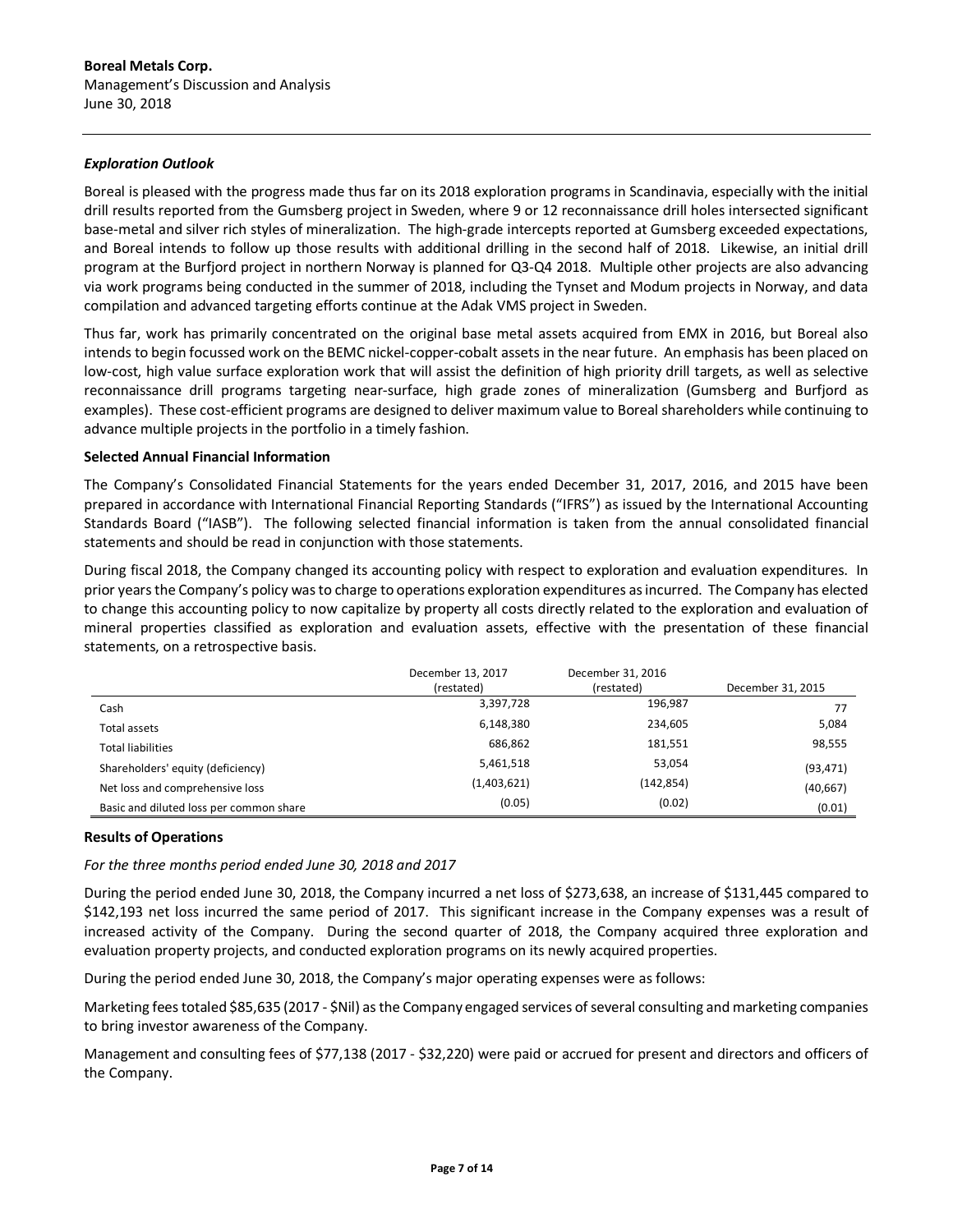Legal fees totaled \$19 (2017 - \$26,345) and audit and accounting fees \$73,754 (2017 - \$36,354). Legal fees decreased because more fees were incurred in 2017 due to Scandinavian companies' acquisition. Audit and accounting fees increased with increased projects due to setting and maintaining two offices in Canada and Sweden.

Regulatory, filing and transfer agent fees totaled expense recovery of \$20,328 (2017 – expense of \$7,257) were incurred due to a refund of overpayment related to regulatory fees for listing on the TSXV.

The basic and diluted loss per common share in the period ended June 30, 2018 totaled \$0.01 (2017 - \$0.01).

*For the six months period ended June 30, 2018 and 2017*

During the period ended June 30, 2018, the Company incurred a net loss of \$879,130, an increase of \$666,985 compared to \$212,145 net loss incurred the same period of 2017. This significant increase in the Company expenses was a result of increased activity of the Company. During the first and second quarters of 2018, the Company acquired four exploration and evaluation property projects and conducted exploration programs on its newly acquired properties.

During the period ended June 30, 2018, the Company's major operating expenses were as follows:

Marketing fees totaled \$382,228 (2017 - \$Nil) as the Company engaged services of several consulting and marketing companies for the Frankfurt listing and to bring investor awareness of the Company.

Travel expenses of \$107,055 (2017 - \$32,658) were incurred for the due diligence work done on the new project acquisitions.

Management and consulting fees of \$181,306 (2017 - \$52,218) were paid or accrued for present and directors and officers of the Company.

Legal fees totaled \$2,808 (2017 - \$39,433), audit and accounting fees \$107,799 (2017 - \$44,754), and rent expense of \$23,200 (2017 - \$Nil). Legal fees decreased because more fees were incurred in 2017 due to Scandinavian companies' acquisition. Audit and accounting fees and rent increased due to increased projects and setting and maintaining two offices in Canada and Sweden.

Regulatory, filing and transfer agent fees totaled expense recovery of \$9,007 (2017 – expense of \$7,955) were incurred due to a refund of overpayment related to regulatory fees for the listing of the Company.

General and administration expenses totaled \$43,784 (2017 - \$24,234), as the Company was inactive in the first quarter of 2017 due to difficult market conditions.

The basic and diluted loss per common share in the period ended June 30, 2018 totaled \$0.02 (2017 - \$0.01).

*Cash flows for the period ended June 30, 2018 and 2017*

At June 30, 2018, the Company had \$1,750,659 cash, compared to \$3,397,728 cash at December 31, 2017.

In the first two quarters of 2018, net cash used for operating activities totaled \$1,283,957 compared to \$290,041 of net cash provided from operating activities in the same period of 2017. The cash used in operating activities consisted of the operating expenses of the Company.

In 2018, the Company completed drilling on Gumsberg project with total exploration costs incurred of \$871,759 (2017 - \$162,503), acquired fixed assets for \$84,853 and three mineral property projects. Modum was acquired for share consideration valuing \$397,254 and Guldgruvan project for shares in BEMC which totalled \$148,990. Njuggträskliden and Mjövattnet were also acquired for shares in BEMC which amounted to \$101,010.

In the period ended June 30, 2018, the Company issued shares on the exercise of warrants for the proceeds of \$593,500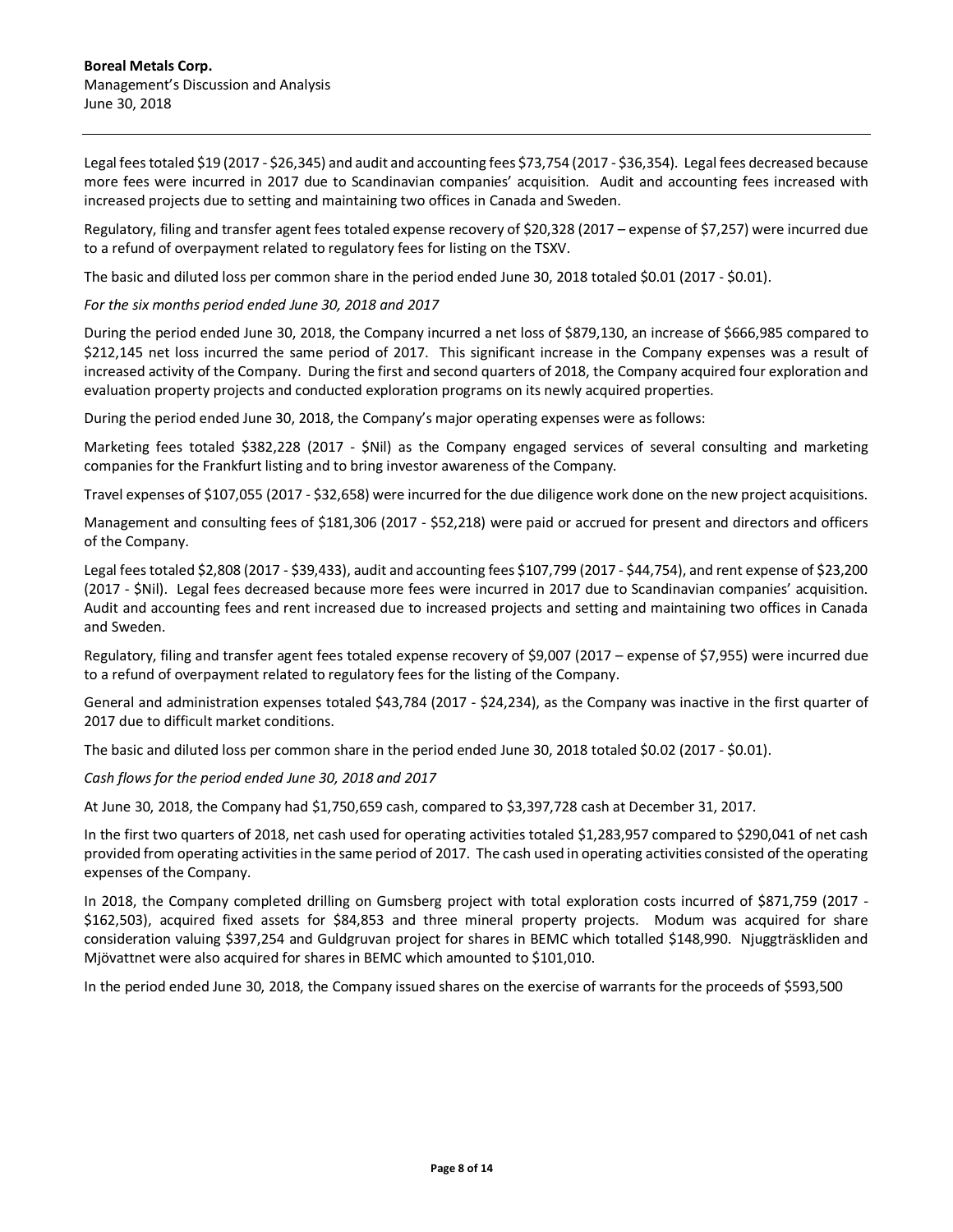|                                     | June 30,   | March 31.  |            | December 31, September 30, | June 30.   | March 31. | December 31, September 30, |           |
|-------------------------------------|------------|------------|------------|----------------------------|------------|-----------|----------------------------|-----------|
|                                     | 2018       | 2018       | 2017       | 2017                       | 2017       | 2017      | 2016                       | 2016      |
|                                     |            |            |            |                            |            |           |                            |           |
| Cash                                | 1,750,659  | 1,665,678  | 3,397,728  | 280.847                    | 390,770    | 228,579   | 196,987                    | 76,381    |
| Total assets                        | 5,983,512  | 5,586,341  | 6,148,380  | 1,255,608                  | 1,003,811  | 546,853   | 234,605                    | 93,209    |
| <b>Total liabilities</b>            | 160,370    | 485,035    | 686,862    | 210,070                    | 264,281    | 283,960   | 181,551                    | 173,233   |
| Working capital (deficiency)        | 1,884,835  | 1,647,296  | 3,120,007  | 202,541                    | 159,777    | (36,885)  | 24,367                     | (89, 374) |
| Net comprehensive loss              | (273, 638) | (605, 492) | (745, 790) | (445, 686)                 | (142, 193) | (69, 952) | (66, 429)                  | (46, 681) |
| Basic and diluted loss per<br>share | (0.01)     | (0.03)     | (0.02)     | (0.02)                     | (0.01)     | (0.01)    | (0.01)                     | (0.01)    |

## **Summary of Quarterly Results (restated – see New Standards Not Yet Adopted and Change in Accounting Policy Section)**

### **Liquidity and Capital Resources**

To date, the Company has not yet realized profitable operations. The Company will require additional financing to explore and develop its mineral properties and there can be no assurances that such financing will be available, or if available, will be on reasonable terms.

These consolidated financial statements have been prepared assuming the Company will continue on a going-concern basis. The Company has incurred losses since inception and the ability of the Company to continue as a going-concern depends upon its ability to develop profitable operations and to continue to raise adequate financing. Management is actively targeting sources of additional financing through alliances with financial, exploration and mining entities, or other business and financial transactions which would assure continuation of the Company's operations and exploration programs. In order for the Company to meet its liabilities as they come due and to continue its operations, the Company is solely dependent upon its ability to generate such financing.

There can be no assurance that the Company will be able to obtain adequate financing in the future or that the terms of such financing will be favorable. If adequate financing is not available when required, the Company may be required to delay, scale back or eliminate programs and may be unable to continue in operation. The Company may seek such additional financing through debt or equity offerings, but there can be no assurance that such financing will be available on terms acceptable to the Company or at all. Any equity offering will result in dilution to the ownership interests of the Company's shareholders and may result in dilution to the value of such interests.

The Company's revenues, if any, are expected to be in large part derived from the mining and sale of minerals and metals or interests related thereto. The economics of developing and producing properties are affected by many factors including the cost of operations and the market price of the mineral resource. Depending on the market price of mineral resources, the Company may determine that it is impractical to continue commercial production.

### **Related Party Transactions**

Key management personnel include the Executive Chairman Patricio Varas, President, Chief Executive Officer and Director Karl Antonius, Chief Financial Officer Alexandra Woodyer Sherron, and Directors of the Company and its subsi; Patricio Varas – Executive Chairman; Jon Sherron, Eric Jensen, David Reid and Hakan Sydner - Directors of the Company and its subsidiaries.

The Company entered into the following transactions with related parties during the period ended June 30, 2018:

|                                      | For the period ended June 30, 2018 |  |                          |
|--------------------------------------|------------------------------------|--|--------------------------|
|                                      | 2018                               |  | 2017                     |
| Short-term benefits paid or accrued: |                                    |  |                          |
| Accounting fees                      | 40,062                             |  |                          |
| Management fees                      | 170,000                            |  | 61,278                   |
| Rent                                 | 14,000                             |  | $\overline{\phantom{0}}$ |
|                                      | 224,062                            |  | 61,278                   |

As of June 30, 2018, included in accounts payable is \$23,464 (December 31, 2017 - \$132,934) due to directors and officers, included in accounts receivable is \$15,369 (December 31, 2017 - \$Nil) receivable from an officer.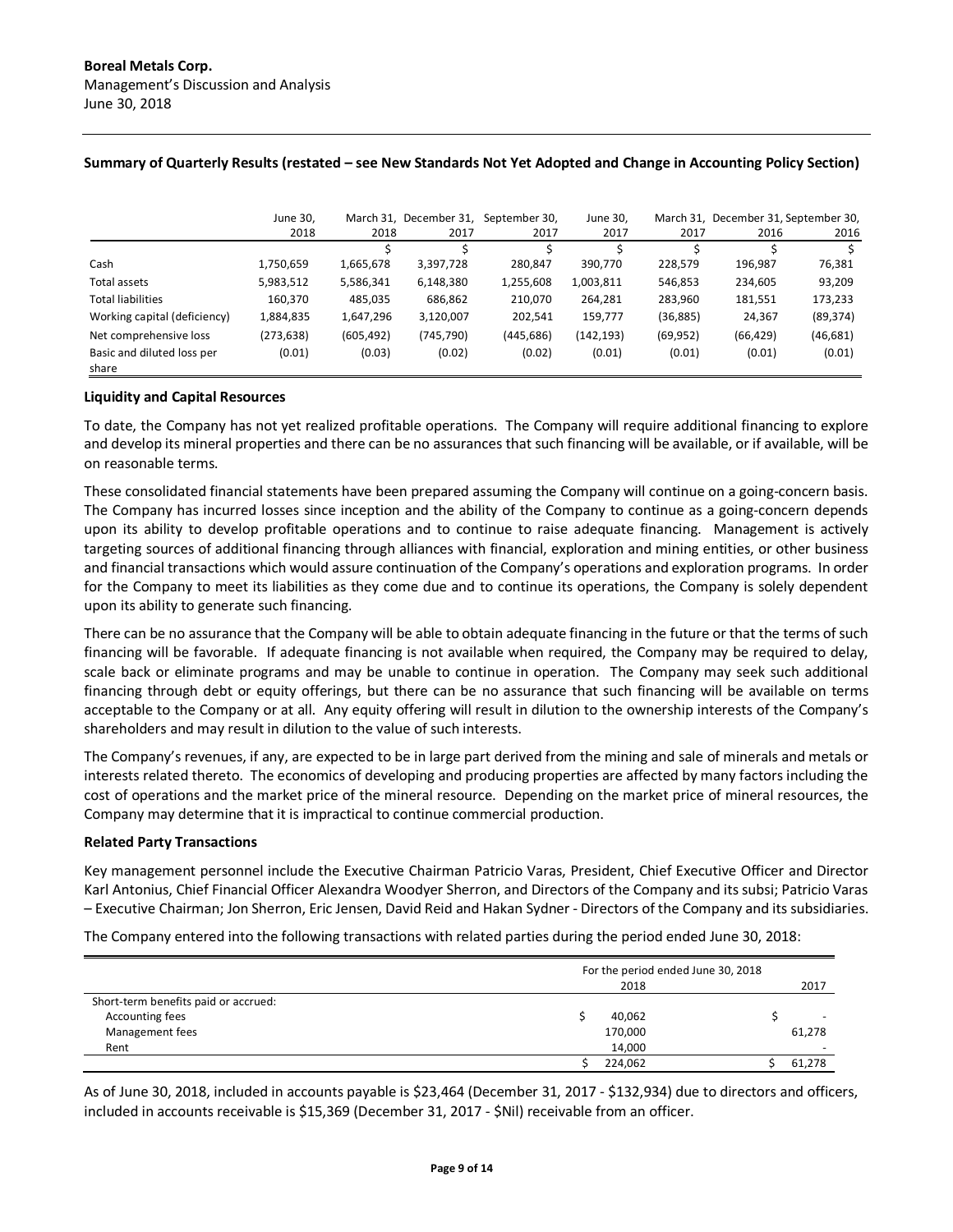All related party transactions are in the normal course of operations and have been measured at the agreed to amounts, which is the amount of consideration established and agreed to by the related parties.

### **Financial Instruments and Other Instruments**

### *Financial instruments*

Financial assets and liabilities are classified in the fair value hierarchy according to the lowest level of input that is significant to the fair value measurement. Assessment of the significance of a particular input to the fair value measurement requires judgement and may affect placement within the fair value hierarchy levels. The hierarchy is as follows:

- Level 1: quoted prices (unadjusted) in active markets for identical assets or liabilities.
- Level 2: inputs other than quoted prices included in Level 1 that are observable for the asset or liability, either directly (i.e., as prices) or indirectly (i.e., derived from prices).
- Level 3: inputs for the asset or liability that are not based on observable market data (unobservable inputs).

The fair value of cash and accounts payable and accrued liabilities and short-term loan from related party approximate their carrying amounts due to the short-term nature of the financial instruments. Cash is classified as financial assets fair value through profit or loss and is measured using Level 1 inputs of the fair value hierarchy. Accounts payable and accrued liabilities and short-term loan from related party are classified as financial liabilities fair value through profit or loss.

### *Risk management*

The Company is exposed to a variety of financial instrument related risks to varying degrees:

### *Credit risk*

Credit risk is the risk that the counterparty to a financial instrument will cause a financial loss for the Company by failing to discharge its obligations. The Company's credit risk is primarily attributable to its liquid financial assets including cash. The Company limits its exposure to credit risk on liquid financial assets through maintaining its cash with high-credit quality financial institutions.

## *Liquidity risk*

Liquidity risk is the risk that the Company will not be able to meet its obligations associated with its financial liabilities. The Company's approach to managing liquidity risk is to ensure that it will have sufficient liquidity to meet liabilities when due. The Company is currently investigating financing opportunities so that it has sufficient liquidity to meet liabilities when due.

There can be no assurance the Company will be able to obtain required financing in the future on acceptable terms. The Company anticipates it will need additional capital in the future to finance on-going exploration of its properties, such capital to be derived from the completion of other equity financings. The Company has limited financial resources, has no source of operating income and has no assurance that additional funding will be available to it for future exploration and development of its project. The ability of the Company to arrange additional financing in the future will depend, in part, on the prevailing capital market conditions and exploration success. In recent years, the securities markets have experienced wide fluctuations in price which have not necessarily been related to the operating performance, underlying asset values or prospects of such companies. There can be no assurance that continual fluctuations in price will not occur. Any quoted market for the common shares may be subject to market trends generally, notwithstanding any potential success of the Company in creating revenue, cash flows or earnings.

### *Market risk*

Market risk is the risk of loss that may arise from changes in market factors such as interest rates, foreign exchange rates, and commodity and equity prices.

## *Currency risk*

The Company is exposed to financial risk related to fluctuations in foreign exchange rates. Foreign currency risk is limited to the portion of the Company's business transactions denominated in currencies other than the Canadian Dollar.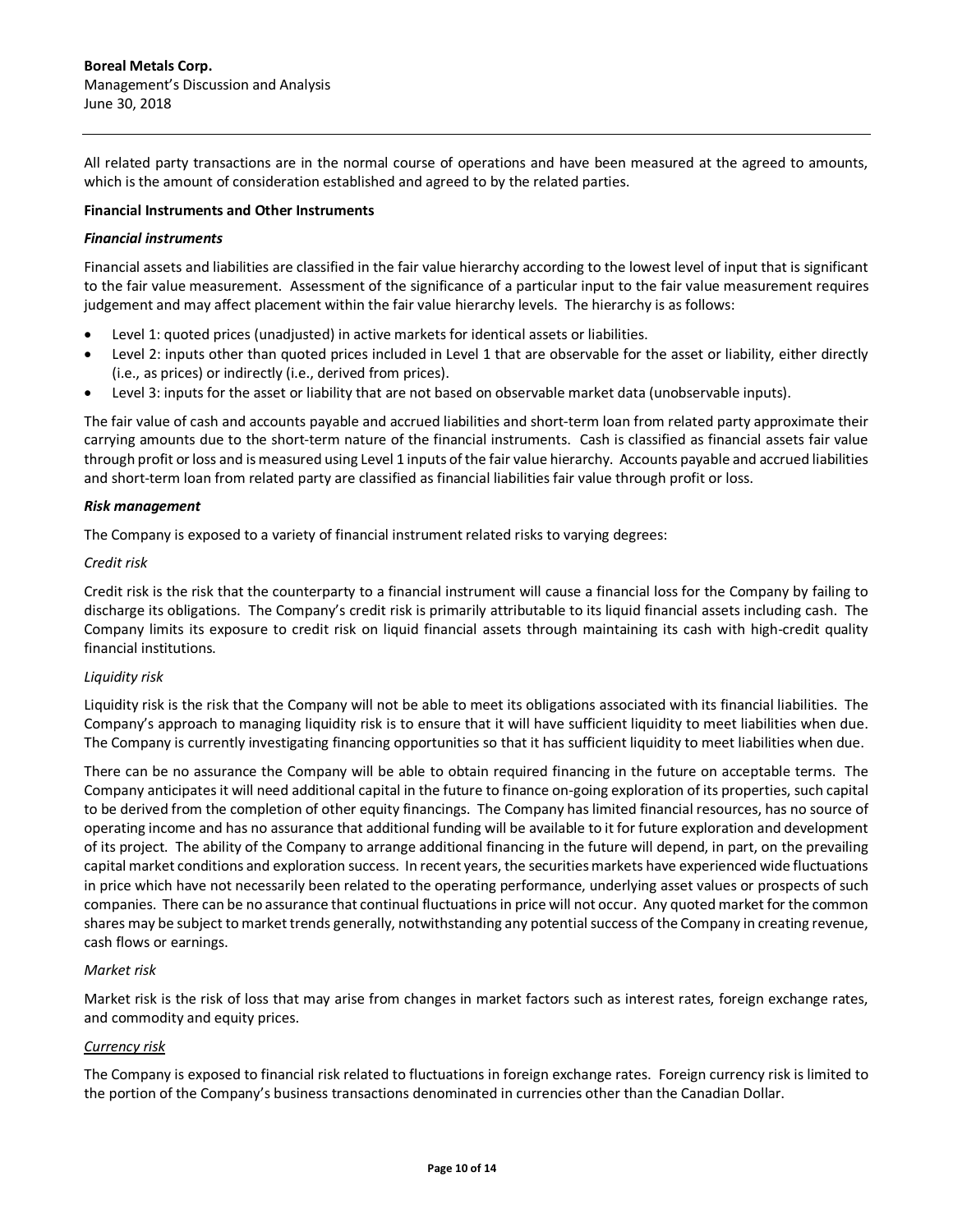## *Interest rate risk*

The Company's exposure to interest rate risk arises from the interest rate impact on cash. The Company's policy is to invest cash at floating rates of interest, in order to maintain liquidity, while achieving a satisfactory return for shareholders. There is minimal risk that the Company would recognize any loss as a result of a decrease in the fair value.

## *Price risk*

The Company is exposed to price risk with respect to commodity prices. The Company closely monitors commodity prices to determine the appropriate course of action to be taken by the Company.

### **Segmented Information**

The Company is engaged in one business activity, being the acquisition and exploration of mineral properties. Geographic information is disclosed in Exploration and Evaluation Assets section. All non-current assets are held solely in the Scandinavia segment.

## **Subsequent Events**

There are no reportable events subsequent to the year ended June 30, 2018.

## **Off-Balance Sheet Arrangements**

The Company does not have any off-balance sheet arrangements as at June 30, 2018.

## **Significant Accounting Policies**

These consolidated financial statements, including comparatives, were prepared in accordance with the accounting policies described in the Company's annual financial statements for the year ended December 31, 2017.

### **Critical Accounting Estimates**

The preparation of the consolidated financial statements requires management to make judgments and estimates and form assumptions that affect the reported amounts of assets and liabilities at the date of the financial statements and reported amounts of expenses during the reporting period. On an ongoing basis, management evaluates its judgments and estimates in relation to assets, liabilities and expenses. Management uses historical experience and various other factors it believes to be reasonable under the given circumstances as the basis for its judgments and estimates. Actual outcomes may differ from these estimates.

### *Valuation of share-based compensation*

The Company uses the Black-Scholes Option Pricing Model for valuation of share-based compensation. Option pricing models require the input of subjective assumptions including expected price volatility, interest rate, and forfeiture rate. Changes in the input assumptions can materially affect the fair value estimate and the Company's earnings and equity reserves.

### *Income taxes*

In assessing the probability of realizing income tax assets, management makes estimates related to expectations of future taxable income, applicable tax opportunities, expected timing of reversals of existing temporary differences and the likelihood that tax positions taken will be sustained upon examination by applicable tax authorities. In making its assessments, management gives additional weight to positive and negative evidence that can be objectively verified.

### *Site decommissioning obligations*

The Company recognizes a provision for future abandonment activities in the financial statements equal to the net present value of the estimated future expenditures required to settle the estimated future obligation at the statement of financial position date. The measurement of the decommissioning obligation involves the use of estimates and assumptions including the discount rate, the expected timing of future expenditures and the amount of future abandonment costs. The estimates were made by management and external consultants considering current costs, technology and enacted legislation. As a result, there could be significant adjustments to the provisions established which would affect future financial results.

*Economic recoverability and probability of future economic benefits of exploration and evaluation assets*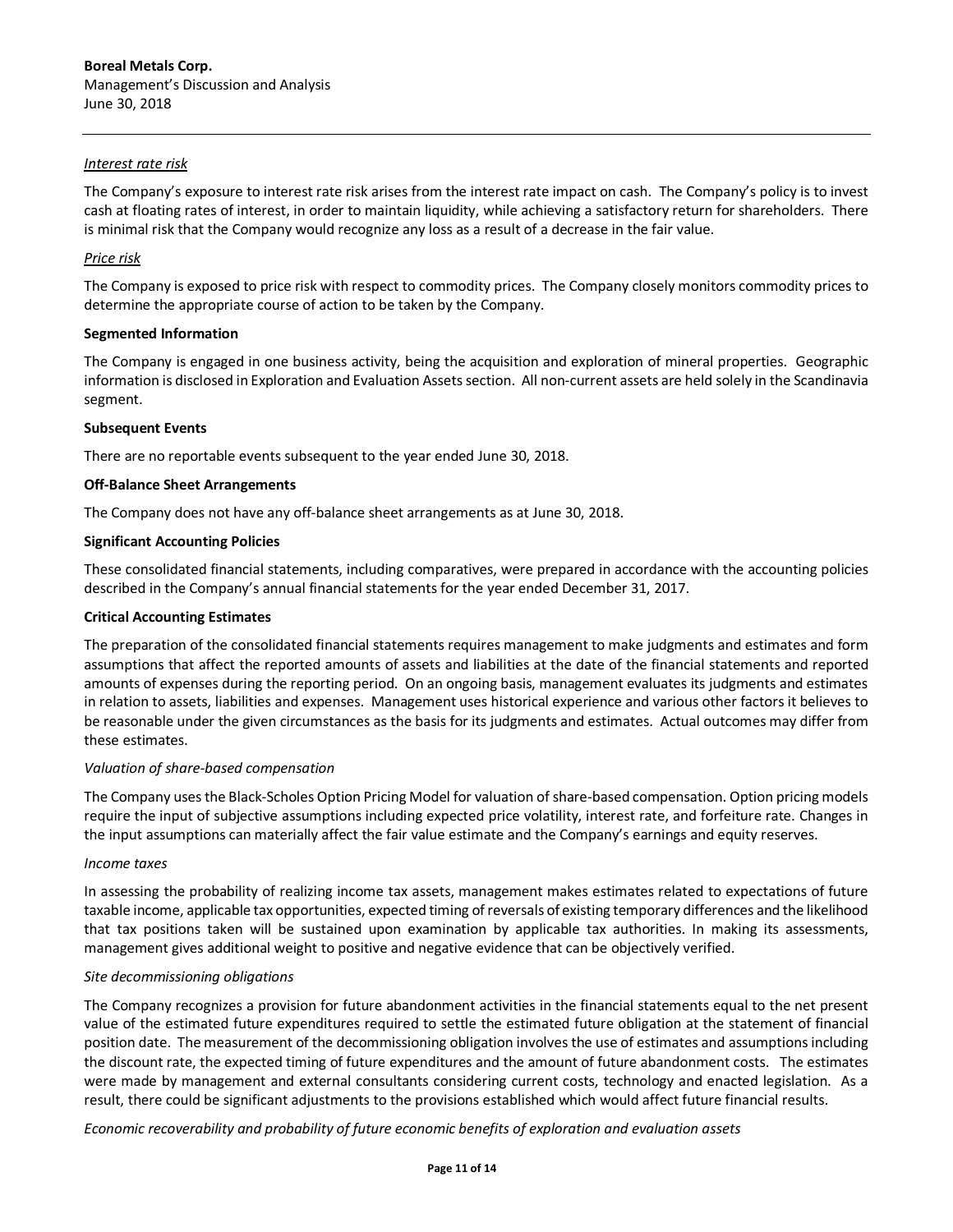Management has determined that mineral property costs incurred which were capitalized have future economic benefits and are economically recoverable. Management uses several criteria in its assessments of economic recoverability and probability of future economic benefits including geological and metallurgic information, history of conversion of mineral deposits to proven and probable reserves, scoping and feasibility studies, accessible facilities, existing permits and life of mine plans.

Critical judgments exercised in applying accounting policies that have the most significant effect on the amounts recognized in the financial statements are as follows:

### *Functional and reporting currency*

The functional currency is the currency of the primary economic environment in which the entity operates. The functional currency for the Company and its subsidiaries is the Canadian dollar. The functional currency determinations were conducted through an analysis of the consideration factors identified in IAS 21, the Effects of Changes in Foreign Exchange Rates.

### *Acquisition method accounting*

In the acquisition of Swedish Companies, significant judgement was required to determine if that transaction represented a business combination or an asset purchase. More specifically, management concluded that Swedish Companies did not represent a business, as the assets acquired were not an integrated set of activities with inputs, processes and outputs.

## **New Standards Not Yet Adopted and Change in Accounting Policy**

The Company has not yet adopted the following revised or new IFRS that have been issued but were not yet effective as at December 31, 2017:

IFRS 16, Leases is a new standard that sets out the principles for recognition, measurement, presentation and disclosure of leases including guidance for both parties to a contract, the lessee and the lessor. The new standard eliminates the classification of leases as either operating or finance leases as is required by IAS 17 and instead introduces a single lessee accounting model. This standard is effective for the years beginning on or after January 1, 2019.

The Company is currently assessing the impact that these new accounting standards will have on the financial statements and the business of the Company.

### *Exploration and evaluation assets - Change in accounting policy.*

The Company charged to operations all exploration and evaluation expenses incurred prior to the determination of economically recoverable reserves and a decision to develop has been made. These costs would also include periodic fees such as license and maintenance fees.

The Company capitalizes direct mineral property acquisition costs and those expenditures incurred following the determination that the property has economically recoverable reserves and a decision to develop the property. Mineral property acquisition costs include cash consideration and the fair value of common shares issued for mineral property interests, pursuant to the terms of the relevant agreement.

During fiscal 2018, the Company changed its accounting policy with respect to exploration and evaluation expenditures. In prior years the Company's policy was to charge to operations exploration expenditures as incurred. The Company has elected to change this accounting policy to now capitalize by property all costs directly related to the exploration and evaluation of mineral properties classified as exploration and evaluation assets, effective with the presentation of these financial statements, on a retrospective basis.

### **Outstanding Share Data**

As at June 30, 2018 and the date of this MD&A, the Company had 58,849,895 common shares outstanding.

On February 14, 2018, the Company issued 1,324,181 common shares to EMX on the acquisition of the Modum project. The shares were valued at \$397,254.

During the period, the Company issued 5,935,000 common shares on the exercise of warrants for proceeds of \$593,500.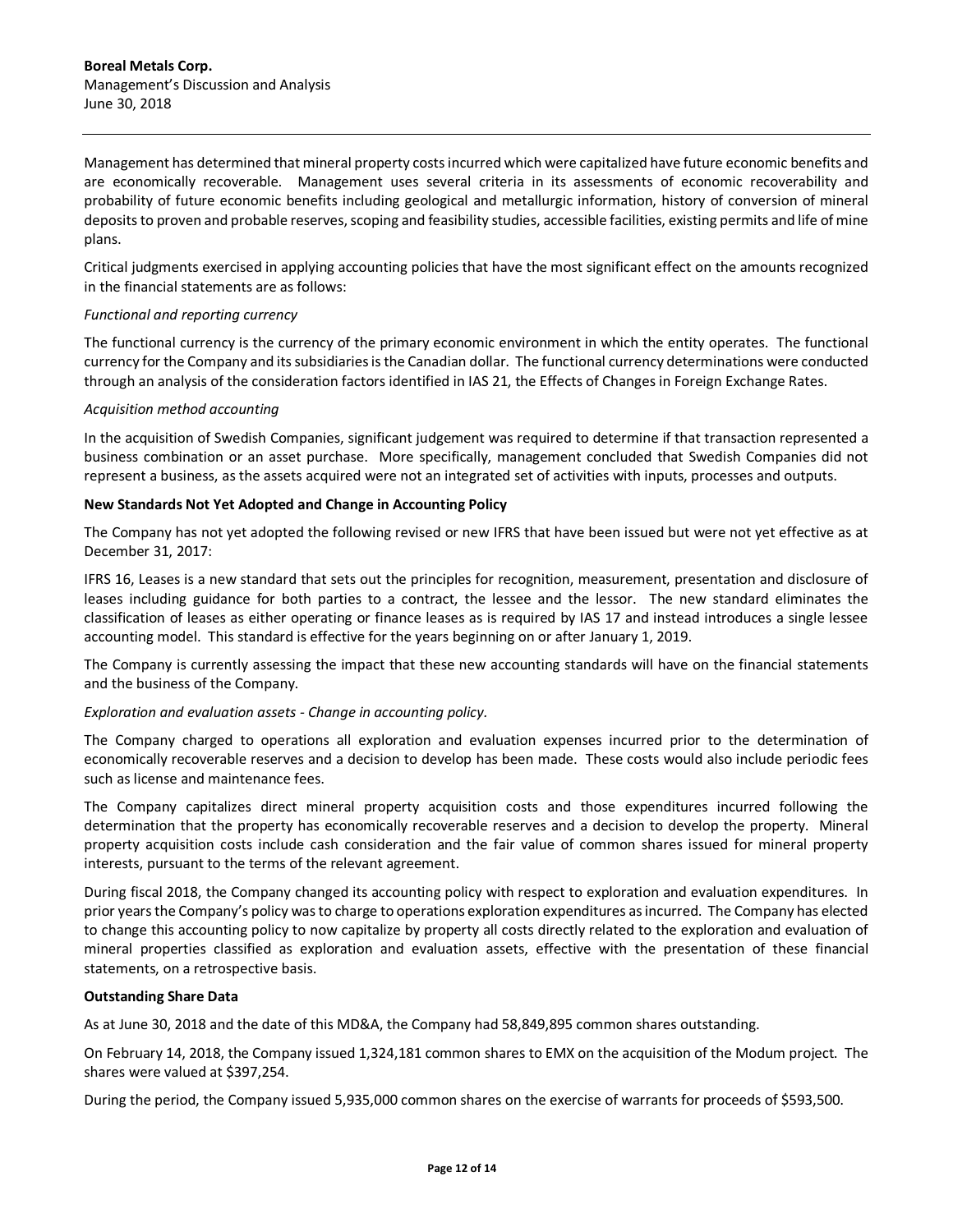### **Warrants**

As at June 30, 2018 and as of the date of this MD&A, the Company had 16,365,249 warrants issued and outstanding.

A summary of share purchase warrants transactions during the period ended June 30, 2018 are as follows:

|                                          | Exercise | <b>WARC</b> life         | December 31. |                          |                          | Expired/                 | June 30,   |
|------------------------------------------|----------|--------------------------|--------------|--------------------------|--------------------------|--------------------------|------------|
| Expiry date                              | price    | (years)                  | 2017         | Granted                  | Exercised                | Cancelled                | 2018       |
| April 4, 2018                            | \$0.10   | $\overline{\phantom{0}}$ | 6,135,000    | $\overline{\phantom{a}}$ | (5,935,000)              | (200,000)                |            |
| May 21, 2019                             | \$0.30   | 0.89                     | 1,065,000    | $\overline{\phantom{0}}$ | $\overline{\phantom{0}}$ |                          | 1,065,000  |
| August 14, 2019                          | \$0.40   | 1.12                     | 2,400,250    | $\overline{\phantom{0}}$ | -                        | -                        | 2,400,250  |
| November 21, 2019                        | \$0.50   | 1.39                     | 12,399,999   | $\overline{\phantom{0}}$ |                          |                          | 12,399,999 |
| November 21, 2019                        | \$0.40   | 1.39                     | 500,000      | $\overline{\phantom{a}}$ | $\overline{\phantom{0}}$ | $\overline{\phantom{0}}$ | 500,000    |
| <b>Total Outstanding and Exercisable</b> |          |                          | 22,500,249   | $\overline{\phantom{a}}$ | (5,935,000)              | (200,000)                | 16,365,249 |
| Weighted average                         |          |                          |              |                          |                          |                          |            |
| price                                    |          |                          | Ś<br>0.37    |                          | $0.10 \,$ \$             | 0.10                     | 0.47       |

### **Escrow Units**

12,102,236 shares and 3,538,618 warrants were placed in escrow in accordance with the escrow agreement dated November 21, 2017. 10% of the escrowed common shares and warrants were released on November 21, 2017, upon the completion of the SFOD. During the period ended June 30, 2018, 15% of the escrowed common shares and warrants were released. As at June 30, 2018, there were 9,076,677 common shares (December 31, 2017 – 10,892,012) and 2,653,964 warrants (December 31, 2017 – 3,184,756) of the Company held in escrow.

## **Management's Responsibility for Financial Statements**

Information provided in this report, including the financial statements, is the responsibility of management. In the preparation of these statements, estimates are sometimes necessary to make a determination of future value for certain assets or liabilities. Management believes such estimates have been based on careful judgments and have been properly reflected in the accompanying financial statements. Management maintains a system of internal controls to provide reasonable assurances that the Company's assets are safeguarded and to facilitate the preparation of relevant and timely information.

### **Risk Factors**

### *Our exploration programs may not result in a commercial mining operation.*

Mineral exploration involves significant risk because few properties that are explored contain bodies of ore that would be commercially economic to develop into producing mines. Our mineral properties are without a known body of commercial ore and our proposed programs are an exploratory search for ore. We do not know whether our current exploration programs will result in any commercial mining operation. If the exploration programs do not result in the discovery of commercial ore, we will be required to acquire additional properties and write-off all of our investments in our existing properties.

### *We may not have sufficient funds to complete further exploration programs.*

We have limited financial resources, do not generate operating revenue and must finance our exploration activity by other means. We do not know whether additional funding will be available for further exploration of our projects or to fulfill our anticipated obligations under our existing property agreements. If we fail to obtain additional financing, we will have to delay or cancel further exploration of our properties, and we could lose all of our interest in our properties.

*Factors beyond our control may determine whether any mineral deposits we discover are sufficiently economic to be developed into a mine.*

The determination of whether our mineral deposits are economic is affected by numerous factors beyond our control. These factors include market fluctuations for precious metals; metallurgical recoveries associated with the mineralization; the